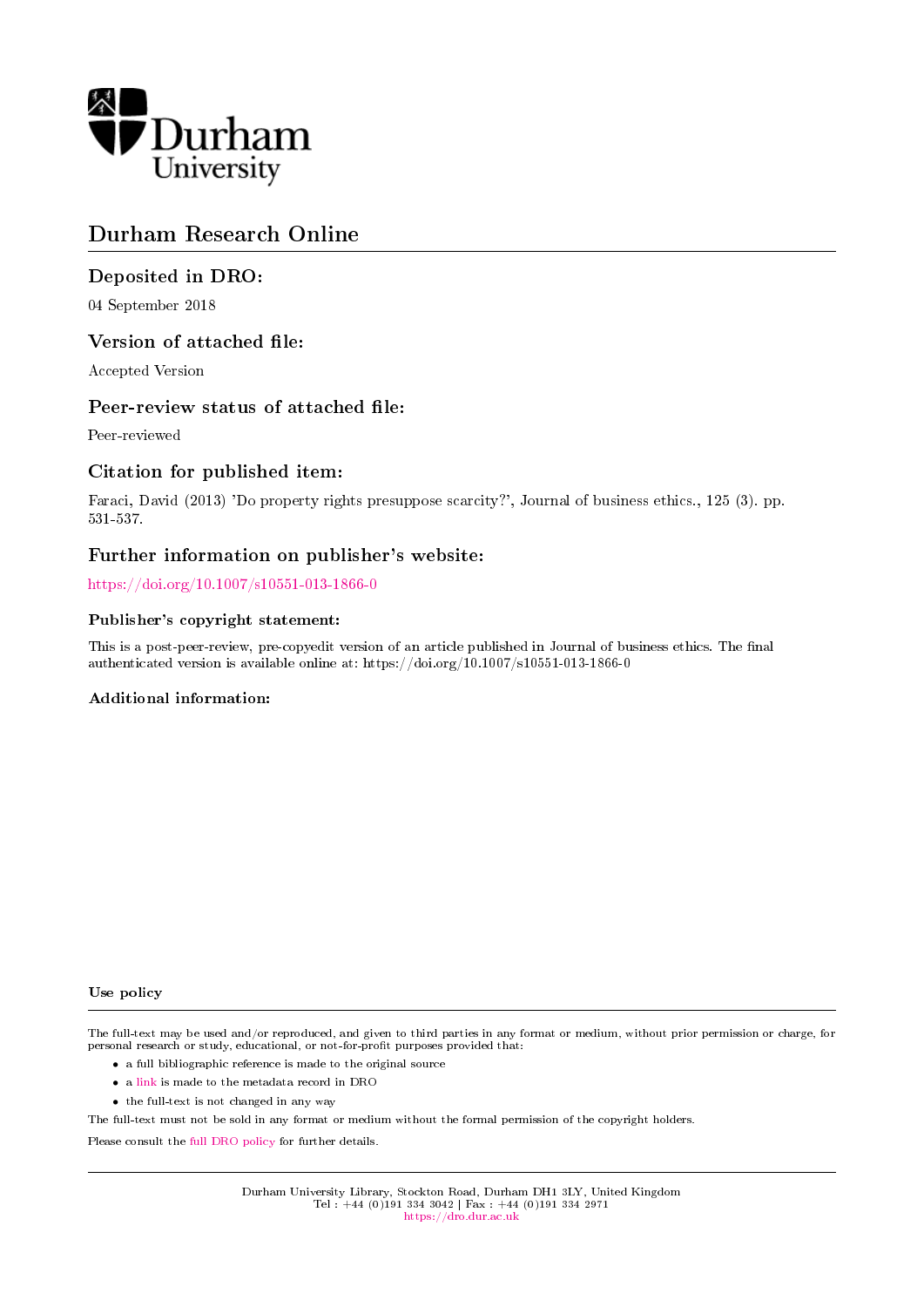$\overline{a}$ 

### **DO PROPERTY RIGHTS PRESUPPOSE SCARCITY?**

#### *David Faraci*

There is a common view, dating back at least to Hume, that property rights presuppose scarcity—i.e., that a good's being scarce is a condition of its legitimately being property.<sup>1</sup> Arguments for this claim can be found not only in the philosophical literature, but in legal discussions of property rights tracing back at least to the end of the 19th century.<sup>2</sup> Until recently, this view was primarily relevant only in debates about Intellectual Property (IP), for ideas were the only (arguably) non-scarce goods people claimed ownership in. Today, however, there are a number of other non-scarce goods—notably digital media and software3—that people are likewise granted property rights in. What's more, speculations about future technologies—particularly those surrounding nanotechnology and the possibility of atomic/molecular manipulation—suggest that more and more goods that are currently scarce may no longer be in the future (e.g., essentially infinite amounts of food will be producible at infinitesimal cost in "matter compilers" or "replicators," to use a popular science fiction example). Because of these developments it is vital, now more than ever, that we clarify the relationship between scarcity and property rights, independently of specific concerns about the legitimacy of IP.

I begin, in §1, by laying out what I take to be the major line of defense for the thesis that property rights presuppose scarcity. In brief, the argument is that (1)

<sup>1</sup> It might be more accurate to say that, for Hume, property rights presuppose non-desperate scarcity, since extreme scarcity can undermine the justification of property rights just as easily as extreme abundance. However, since my focus here is on the latter, I set this aside in what follows. Thanks to an anonymous reviewer for highlighting the need to address this point. Hume discusses this issue in both A Treatise of Human Nature and An Enquiry Concerning the Principles of Morals. Also see, e.g., Hoppe, A Theory of Socialism and Capitalism; Kinsella, Against Intellectual Property; Palmer, "Intellectual Property: A Non-Posnerian Law and Economics Approach"; Palmer, "Are Patents and Copyrights Morally Justified? The Philosophy of Property Rights and Ideal Objects"; Plant, "The Economic Theory Concerning Patents for Inventions"; Rothbard, "Justice and Property Rights"; McElroy, "Intellectual Property: Copyright and Patent" (on Benjamin Tucker).

<sup>2</sup> "The necessity which is recognize in all civilised societies of conferring rights of private or personal property arises from the limited supply of that for which there is an unlimited demand. It is only from a limitation of supply that there can be any value in exchange." Great Britain and Stephen, Copyright Commission, xlviii.

<sup>3</sup> Of course, ownership of these is often protected through IP practices. But the manifestations of these goods are themselves arguably non-scarce, unlike in the case of, for example, (nonelectronic) books.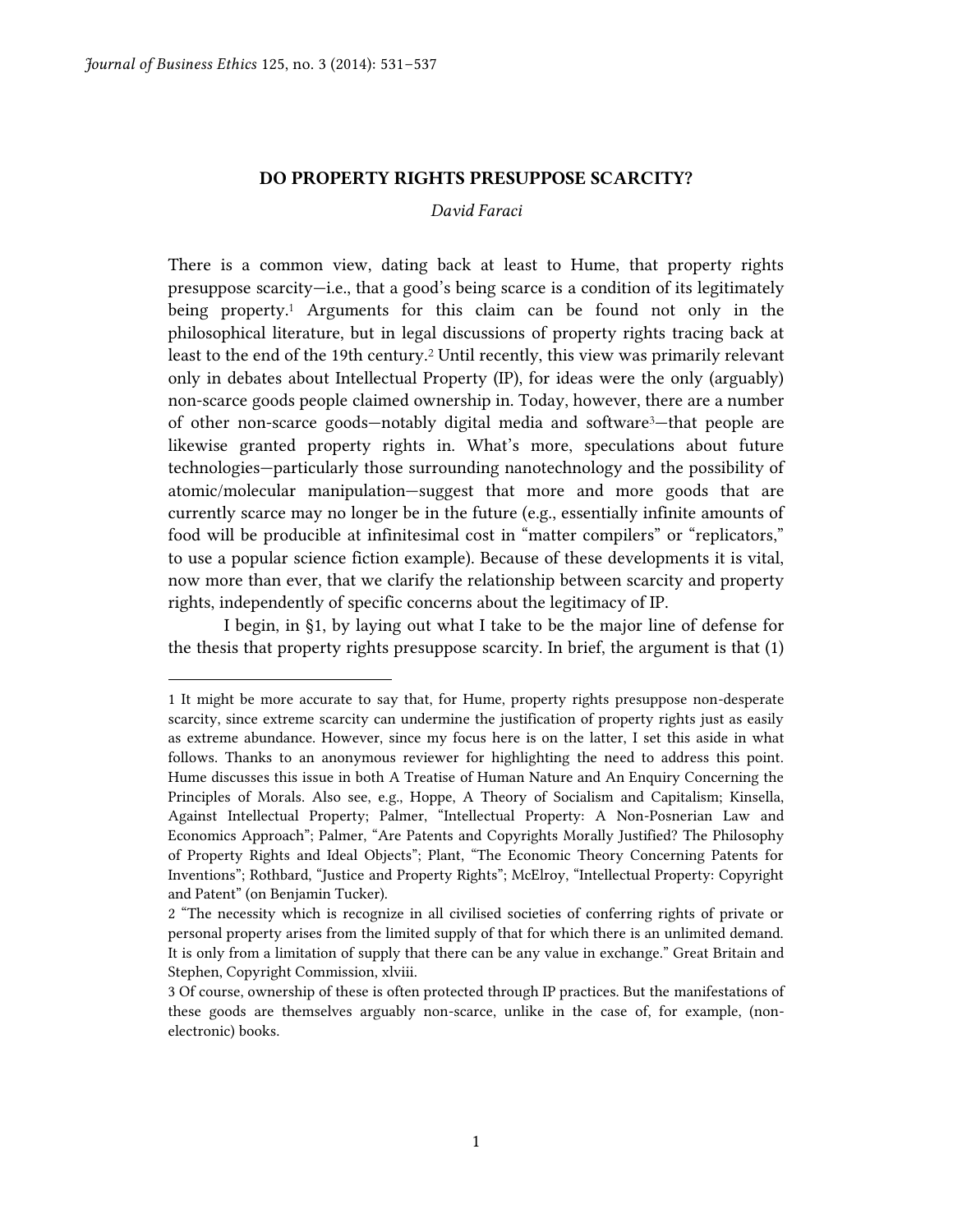property rights are legitimate only when necessary, (2) necessary only for avoiding injuries resulting from one party's use of a good over another's, and (3) that such injury is possible only where there is scarcity. While I accept (1) (at least for the sake of argument), I argue in §2 that each of three prominent theories of the justification of property rights appeal to values that may well undermine (2) and/or (3). In §3, I consider what this implies for the thesis in question. As it turns out, at the theoretical level, there are a number of different ways one might deal with the apparent conflict between the argument in §1 and the views discussed in §2. However, I argue that no matter which theoretical path one takes, it turns out the practical implications of the relationship between property rights and scarcity have been woefully misconstrued. Finally, in §4, I recount an independent argument for the thesis that property rights presuppose scarcity and argue that, whether or not it is successful as an argument against IP (as well as, perhaps, other kinds of property rights), it does not extend as an argument against ownership of non-scarce goods in general. This discussion serves to further highlight the need to distinguish arguments for the thesis under consideration from arguments against IP.

Before embarking, a brief word concerning the nature of property rights. As mentioned above, arguments for the thesis that property rights presuppose scarcity have primarily been deployed to object to specific property rights practices, such as copyright and patent law in the United States. Given this, I wish to remain as neutral as possible regarding the theoretical nature of property. Indeed, "property" is not really at stake here. What matters is the justification for granting particular sorts of exclusive rights over goods. My target is the claim that granting such rights is unjustified where goods are abundant.

With that in mind, let us proceed with a modified version of A.M. Honoré's widely endorsed conception of property as a "bundle of rights." On Honoré's account, this bundle consists of 11 "sticks" or "incidents": *rights* to (1) possess, (2) use, (3) manage, (4) receive income from, (5) consume or destroy, (6) be secure in ownership of and (7) transfer one's property, as well as (8) to have these rights persist over time; along with *duties* (9) not to use one's property harmfully; (10) to be liable to dissolution of ownership in cases of debt or insolvency, and (11) to respect any residual entitlements others may have in one's property. 4

Unfortunately, not everyone agrees that all of the incidents Honoré mentions should be included on the list. Jeremy Waldon,<sup>5</sup> for instance, argues against inclusion of the ninth incident, on grounds that the duty not to use property

<sup>4</sup> See Honoré, "Ownership."

<sup>5</sup> Waldron, The Right to Private Property.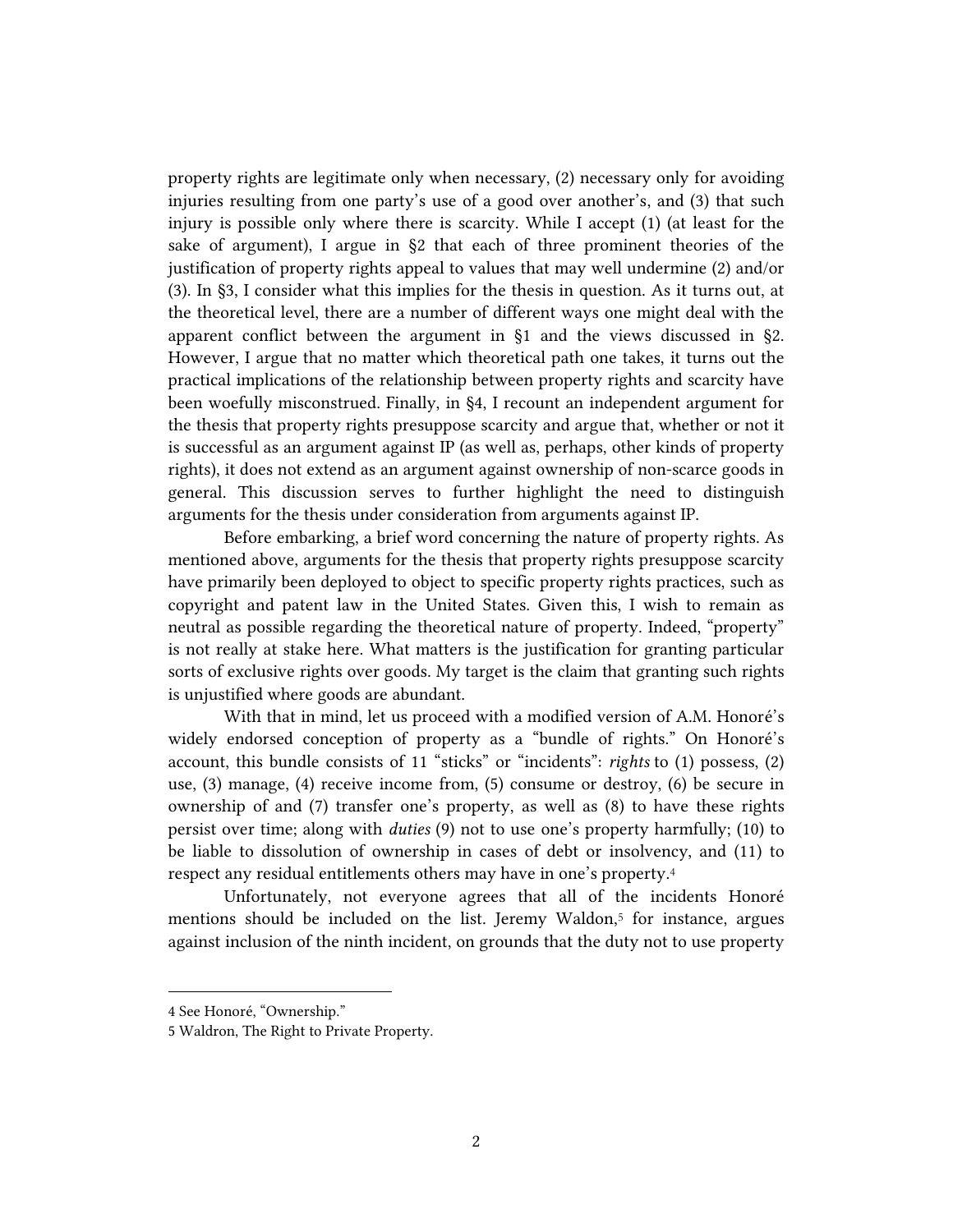harmfully is merely an implication of a general duty against harm, rather than being a part of the nature of ownership itself.<sup>6</sup>

Since it is far beyond the scope of this paper to resolve matters such as this, let us move forward on the assumption that, schematically, systems of property rights will mimic, though perhaps not precisely match, Honoré's—they will grant a bundle of exclusive rights (liberties, obligations, etc.), or some part thereof, including some of those listed above, to individuals or groups of individuals, with respect to particular goods. This should serve as a sufficiently generic account of property rights to encompass all schemes that are intuitively recognizable as property rights practices, without being so indeterminate as to fail to provide a genuine target.

### **1. In Defense of the Thesis that Property Rights Presuppose Scarcity**

For what purpose make a partition of goods, where every one has already more than enough? Why give rise to property, where there cannot possibly be any injury? Why call this object *mine,* when upon the seizing of it by another, I need but stretch out my hand to possess myself to what is equally valuable? . . . We see, even in the present necessitous condition of mankind, that, wherever any benefit is bestowed by nature in an unlimited abundance, we leave it always in common among the whole human race, and make no subdivisions of right and property. Water and air, though the most necessary of all objects, are not challenged as the property of individuals; nor can any man commit injustice by the most lavish use and enjoyment of these blessings.<sup>7</sup>

Working backwards, Hume provides us with two concrete examples of (apparently) non-scarce goods: water and air. Hume does not actually use the word "scarcity" here.<sup>8</sup> Nevertheless, he clearly implicates scarcity when he characterizes these as goods which are "bestowed by nature in unlimited abundance."

Of course, this cannot quite be taken literally. Water and air are *not,* in fact, unlimited; there are finite amounts of each, and so Hume's statement is at least

<sup>6</sup> Peter Jaworski and I argue something similar with respect to liability in our "To Inspect and Make Safe: Morally Responsible Liability in Property Ownership."

<sup>7</sup> Hume, An Enquiry Concerning the Principles of Morals, sec. III.

<sup>8</sup> Though he does so elsewhere: "[T]he situation of external objects is their easy change, join'd to their scarcity in comparison of the wants and desires of men." A Treatise of Human Nature, bk. III, sec. II.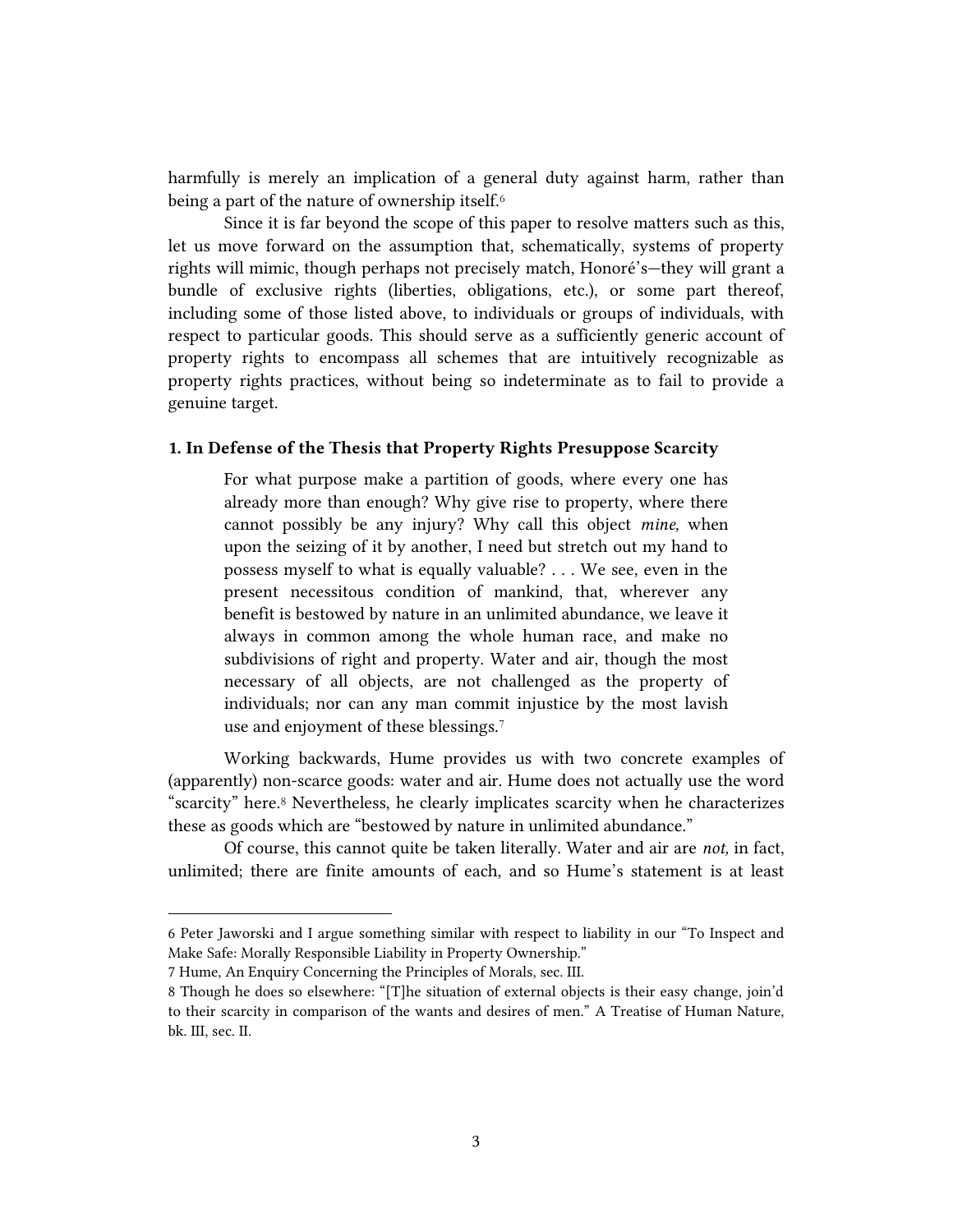somewhat hyperbolic. Luckily, we can get a sense of what his real concern is by looking earlier in the passage: Hume cannot see why we would grant property rights in a good if everyone were assured of having enough of it. If my breathing the air does not prevent you from having enough air for yourself, Hume seems to be saying, it is hard to see how my breathing the air could do you any injury. And if my breathing the air cannot do you any injury, what possible justification could there be for granting either of us exclusive rights in it?

Given the nature of this argument, it seems to me that Hume's comments here are best understood in terms of the non-*rivalrousness* of goods like water and air. A good is *rivalrous* just in case its possession by one party precludes its possession by another. Goods which are non-rivalrous are "unlimited" not in the literal sense of being infinite in quantity, but in the sense that one can possess the relevant good regardless of who else does.

For the purposes of the arguments to come (though I revisit this issue in §3), I will thus understand a good's being *scarce* to be synonymous with its being *rivalrous*, with one qualification. Note that while we have been discussing air as a non-rivalrous good, oxygen molecules *are* rivalrous—my possession (breathing) of them interferes with yours. Thus, when we discuss rivalry in the context of scarcity, we must be clear that we are talking about good *types* rather than good *tokens.*  Particular oxygen molecules are rivalrous, true, but oxygen generally speaking is not, because (again, in most circumstances) there is sufficient oxygen readily available that one person's breathing oxygen does not interfere with anyone else's doing the same.

With this in hand, we can give a fuller characterization of the argument for the thesis that property rights presuppose scarcity. First, Hume seems to be appealing to an implicit premise that property rights are in *need* of justification. This is not surprising, given that for Hume, property rights are conventional—they are not (contra others<sup>9</sup>) grounded in natural rights of any kind. As Hume's opening questions suggest, it may be hard to see why, in the absence of such natural rights, we would grant persons exclusive rights in goods—how our situation could necessitate making "a partition of goods." Surely, the burden of justification falls on those who propose such a partition, not those who would challenge it. Thus, we are asked to accept:

**P1** Property rights are legitimate only insofar as they are necessary.

This leads naturally to the question of when property rights *are* necessary. Hume tells us when they are *not*: Property rights are unnecessary if the use or

<sup>9</sup> E.g., Locke or Hegel, more on whom later.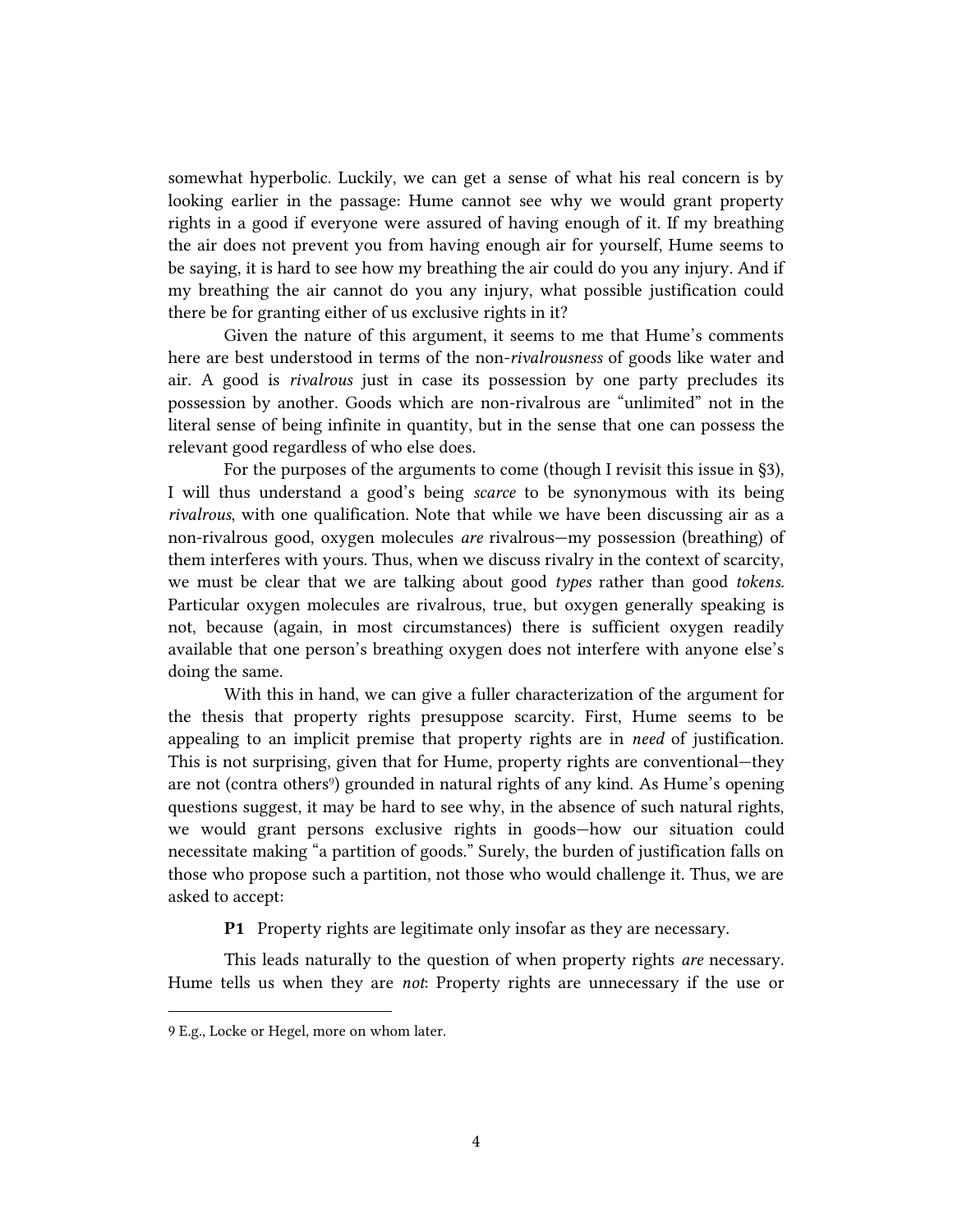possession of a good by one party does not cause or constitute injury to others.<sup>10</sup> According to Hume, such injury is impossible if everyone has enough of the good in question. Thus, Hume seems to suggest that we should accept:

**P2** Property rights are necessary only to avoid injury resulting from one party's use or possession of a good over another's.

**P3** There can be such injury due to use of goods of type G only if goods of type G are scarce.

Together, P1-P3 entail that property rights are legitimate only for scarce goods. This argument seems to be what many—certainly, I think, Hume—have had in mind in defending the thesis that property rights presuppose scarcity.<sup>11</sup>

Of course, this is not the only argument one might offer for this conclusion. For example, one might hold that the relationship between property rights and scarcity is just part of the *meaning* of "property." Indeed, some seem to follow this suggestion. Kinsella, for example, discusses "the importance of scarcity in *defining* what property *is*<sup>"12</sup> and claims that in a world without scarcity, "property concepts would be meaningless."<sup>13</sup> Similarly, Hoppe claims that "any ethic, correctly conceived, must be formulated as a theory of property, i.e., a theory of the assignment of rights of exclusive control over *scarce* means."<sup>14</sup> But this is surely hyperbolic. It might be true that property rights do not legitimately extend to nonscarce goods; but surely those who believe that they do are not confused about what "property" *means.* Property rights are not *defined* in terms of rights over scarce goods; whether they extend to scarce goods is an open question.

Assuming, then, that P1-P3 provide the standard and, perhaps, the strongest case for the view in question, let us consider how strong the argument actually is.

I have already said something about why one would want to accept P1, given that property rights seem in need of justification. I will assume, in what follows, that P1 is indeed true. Thus, in what follows, I consider what we should say about P2 and P3.

<sup>10</sup> That is, the use or possession merely as such. Obviously, even non-scarce goods—say, 3Dprinted guns—could be used to injure.

<sup>11</sup> Compare, especially, Kinsella, Against Intellectual Property, 29–31.

<sup>12</sup> Ibid., 29, emphasis added.

<sup>13</sup> Ibid., 31.

<sup>14</sup> Hoppe, A Theory of Socialism and Capitalism, 235 n. 9, emphasis added.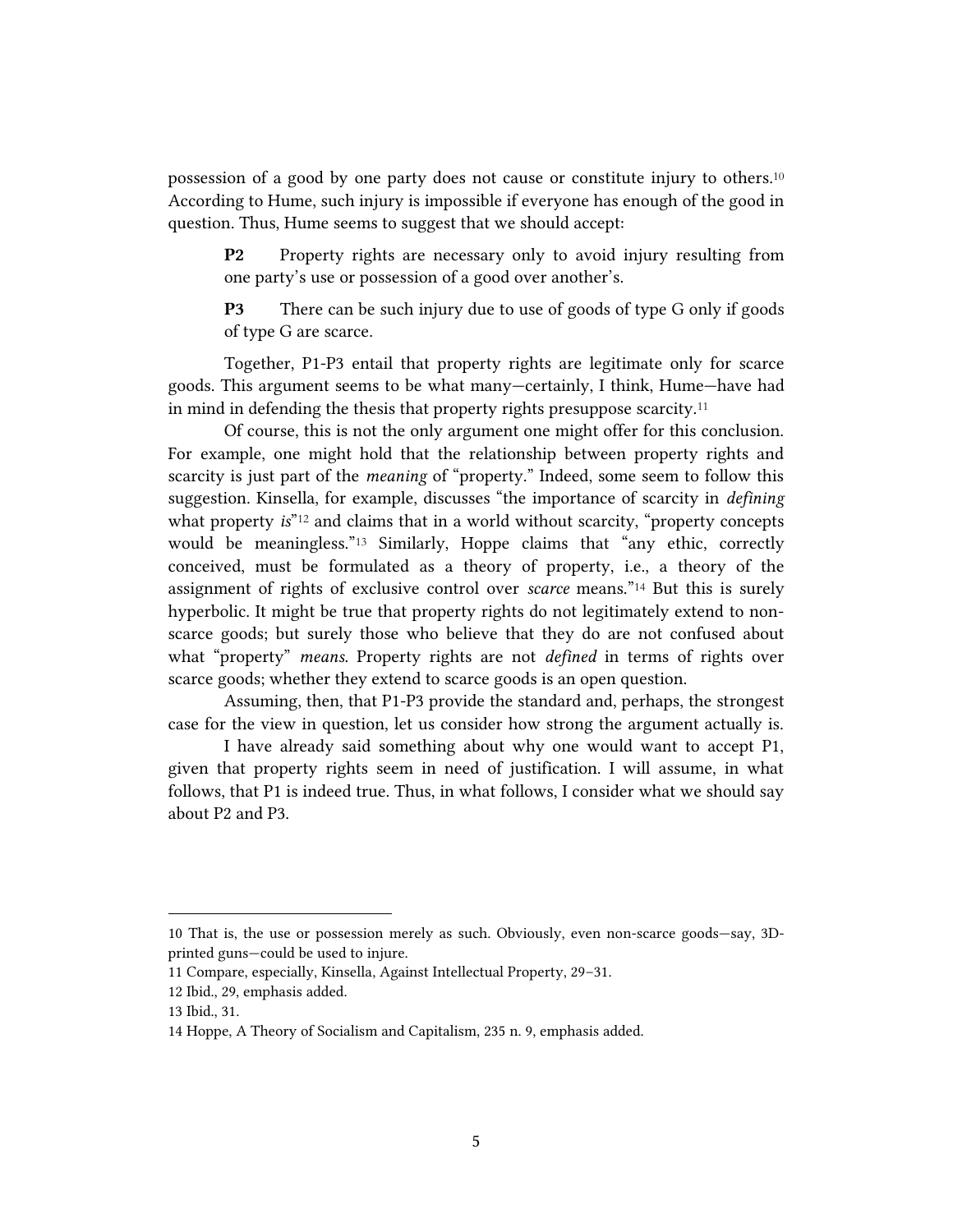### **2. P2 and P3**

In preparation for examining P2 and P3, notice that on a view like Hume's, where all rights are conventional, we may not have a readymade account of what constitutes an injury—or, perhaps, which potential injuries are morally relevant. Yet, clearly, some lines will be drawn. For instance, we are unlikely to countenance the "injury" that befalls Jill the misanthrope when others have things they desire. Aside from the intuitive reasons for thinking we wouldn't want our property rights scheme to countenance such "injuries," it should be clear that Hume must set them aside, as Jill can clearly be "injured" in this way regardless of whether the goods in question are scarce.

What Hume seems to have in mind, here, are only those injuries that result from one party's not being able to have something because another party does. Thus, an important question regarding P3 is whether these really are the only sorts of injuries that are relevant. If not, we need to ask whether relevant injuries of other kinds can result even in the absence of scarcity.

To help answer this, consider one of the most famous views on the justification of property rights: Locke's labor view of property. *Very* briefly: Locke begins from the premise that we own ourselves. Because I own myself, I own my labor, which is a part of me. When I mix my labor with some good, I come to own that good as well, with the two provisos that (a) I must not cause waste or spoilage and (b) I must leave "enough and as good for others."<sup>15</sup>

Importantly, on this view, when I take ownership of something, taking *that particular token good* away from me might well constitute an injury. Thus, from my relationship to that good it may follow that, were that good lost to me, it would *not*  be the case that I could simply "stretch out my hand to possess myself to what is equally valuable." Most importantly for our purposes, this seems to be the case regardless of how abundant objects of that type are. So it seems that, on a Lockean theory, there are injuries that might result from one person's use or possession of a good *token* over another's, even where goods of that *type* are abundant. If the Lockean view is correct, we thus have reason to doubt P3.<sup>16</sup>

Similar points can be made regarding another historically important account. Both Hegel himself and a number of theorists following him have argued that property rights are based in a kind of self-expression:

15 Locke presents this view in his Two Treatises of Government. See especially Treatise II, Sections 27-46. For helpful analysis, see Jaworski, "The Metaphysics of Locke's Labour View." 16 For discussion of relevant arguments concerning the extension of a Lockean theory to IP in particular, see Tavani, "Locke, Intellectual Property Rights, and the Information Commons."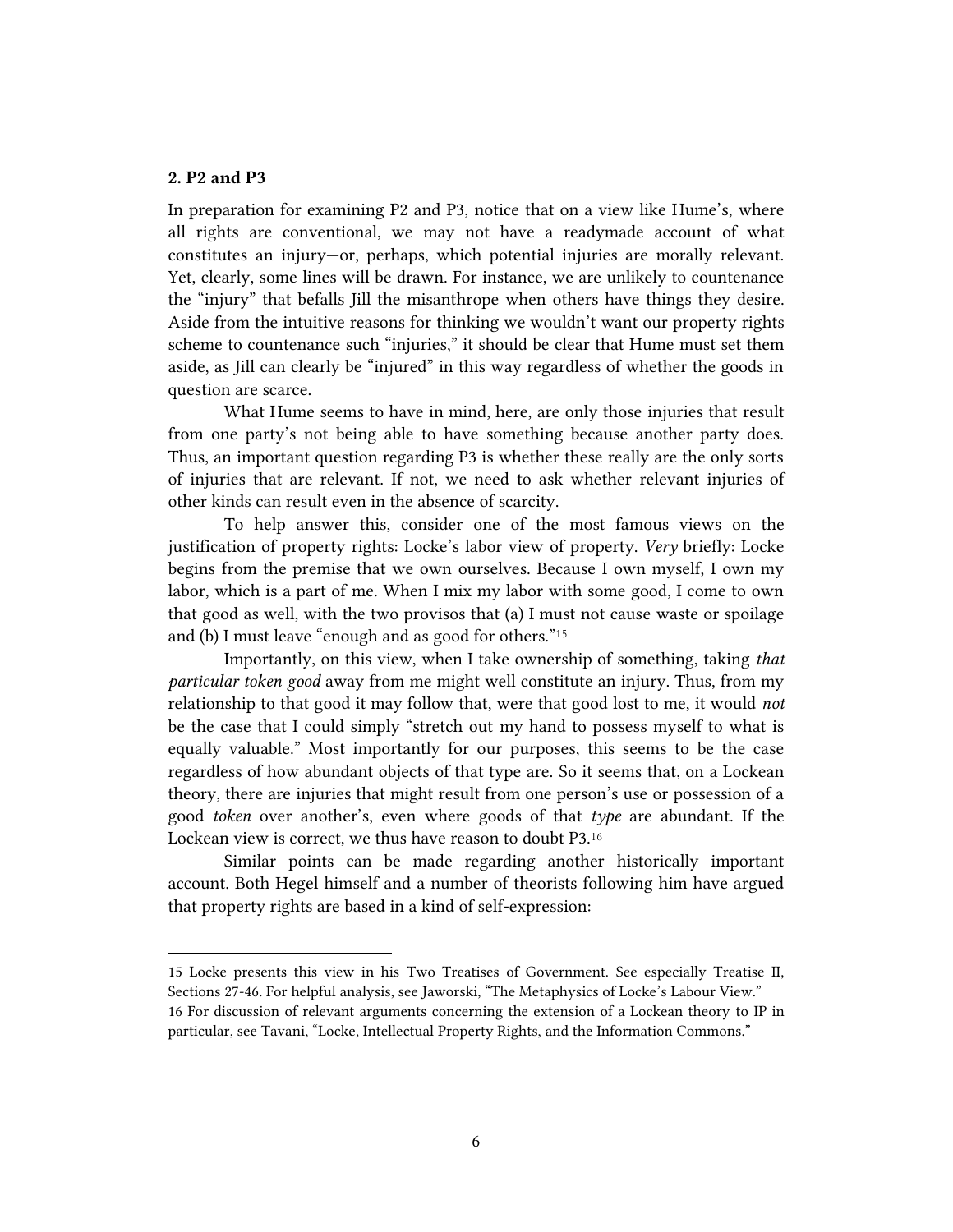A person must translate his freedom into an external sphere in order to exist as Idea. . . . The rationale of property is to be found not in the satisfaction of needs but in the supersession [sic.] of the pure subjectivity of personality. In his property a person exists for the first time as reason. Even if my freedom is here realized first of all in an external thing, and so falsely realized, nevertheless abstract personality in its immediacy can have no other embodiment save one characterized by immediacy.<sup>17</sup>

It is not at all difficult to see how this view might—indeed, has18—been extended to non-scarce goods. Once again, this seems to be because Hegel's view, if true, undermines P3. My relationship to, say, a particular chair may well make it the case that taking that chair away from me does me injury, regardless of how many other chairs (perhaps even indistinguishable ones) are available (much as for Locke).

At this point, one might worry about relying too heavily on Locke and Hegel to attack Hume's view. After all, partly because Hume rejects the sorts of natural rights upon which Locke and Hegel are relying, he would reject the idea that our relationship to a particular object can serve to distinguish a token good (in a morally relevant way) from others of its type.

It is important to recognize, though, that Hume's rejection of natural rights like those Locke and Hegel appeal to depends on aspects of Hume's view beyond what was discussed in constructing the argument above. Thus, in order to defend P3, one would need to appeal to further arguments (whether Hume's or others) against the possibility of natural rights like Locke's and Hegel's. This is important, given that the thesis that property rights presuppose scarcity is frequently defended, not on such broadly Humean grounds, but only by appeal to the intuitive case Hume makes in the passage above, concerning examples like water and air. Of course, if most people who defended the thesis that property rights presuppose scarcity were Humeans more broadly anyway, this might not be a problem. But what makes this situation particularly striking is that many proponents of the relationship between property rights and scarcity are *not* Humeans; many are, in fact, libertarians who explicitly endorse certain natural rights.

It's not hard to see what's gone wrong here. It is hard to imagine a case in which a particular bit of air or water would be related to an individual in a morally relevant way. Thus, when we focus on goods like air and water, Hume's intuitive

<sup>17</sup> Hegel, Elements of the Philosophy of Right, sec. 41.

<sup>18</sup> See, e.g., Resnik, "A Pluralistic Account of Intellectual Property," 326–327.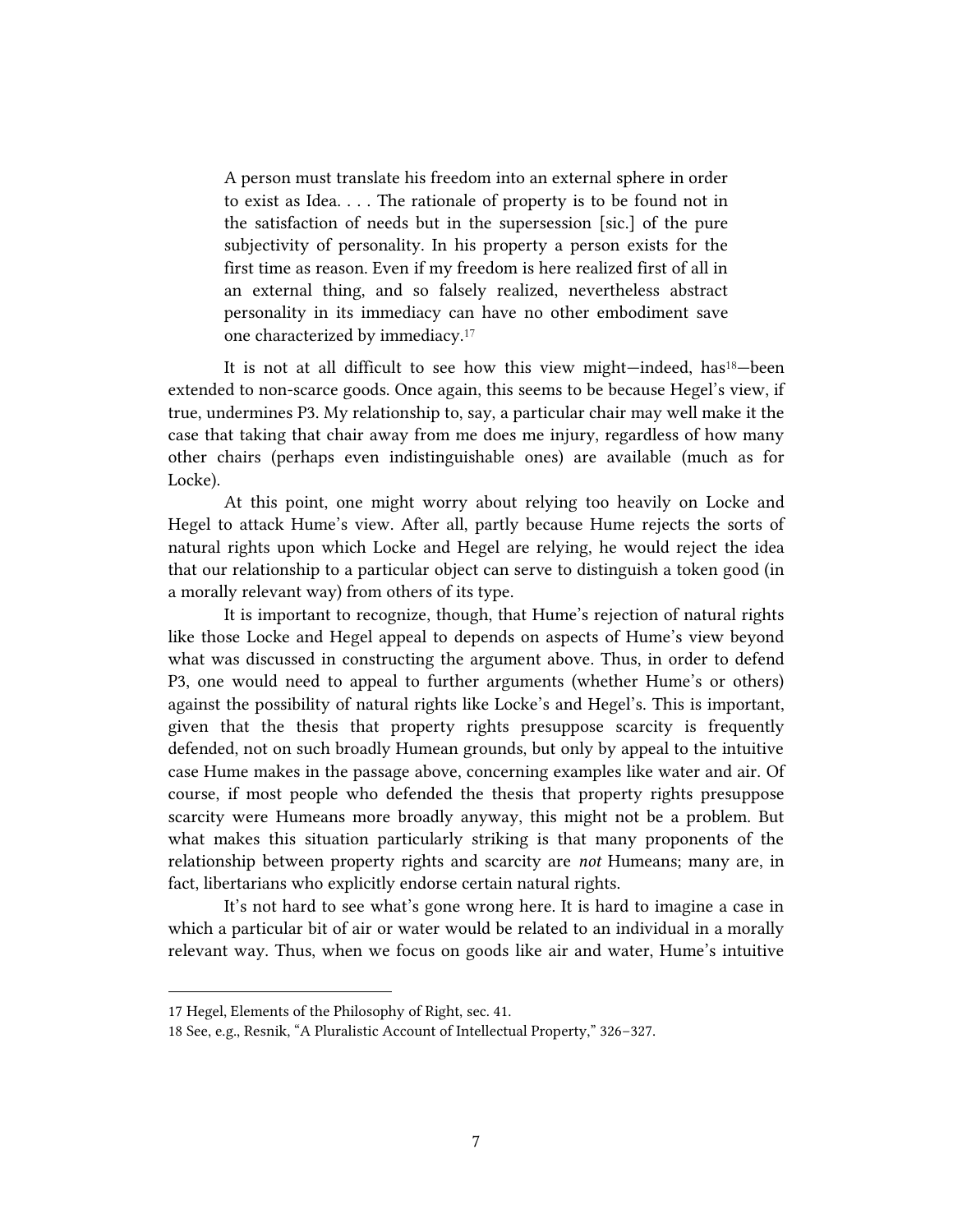point seems forceful independently of his rejection of natural rights; we have trouble seeing any justification for granting exclusive rights in these goods, and generalize to all non-scarce goods. Once we consider views like Locke's or Hegel's, though, it becomes clear that this is a hasty generalization. There are other types of goods—perhaps things we create, for one—such that we may well bear morally significant relationships to particular tokens of those types regardless of how abundant goods of those types are.

As an interim conclusion, then, I submit that P3—the claim that injuries resulting from the use or possession of goods depends on scarcity—relies on aspects of Hume's view—*viz.,* rejection of natural rights—that are not only contentious generally, but are not even shared by all those who endorse the thesis that property rights presuppose scarcity. If such theorists wish to maintain the thesis in question, they must find other ways of arguing for it.

This brings us to P2. Even if there are no relevant injuries in the absence of scarcity (perhaps, if Hume is correct about natural rights), we still need defense of the claim that property rights are only justified by their role in preventing such injuries in the first place. Yet a third prominent view on the justification of property rights seems to undermine this claim—indeed, does so without appealing to natural rights Hume would balk at.

Consider the legal justification of IP rights in the United States. Article One of the United States Constitution allows for IP rights in order to "promote the Progress of Science and useful Arts, by securing for limited Times to Authors and Inventors the exclusive Right to their respective Writings and Discoveries."<sup>19</sup> This is an example of a *consequentialist* or "non-individualistic"<sup>20</sup> justification for property rights. On models like this, property rights are justified because they further some important (social) end (e.g., here, progress).

Even without this case where consequentialist reasoning is explicitly used to extend property rights to non-scarce goods, it should be clear that nothing about the consequentialist viewpoint *per se* should lead us to think that property presupposes scarcity. One reason for this, apparently, is that the values of progress and innovation being appealed to here have nothing to do with whether violating the property rights in question would injure anyone. Rather, the property rights are being granted because making "a partition of goods" has good consequences, regardless of whether it is necessary to prevent injury. Thus, it seems clear that, if such consequentialist justifications for property rights exist, P2 is false. And, once again, the problem seems to be hasty generalization. When one focuses on goods

<sup>19</sup> "The Constitution of the United States," Article 1, Section 8, Clause 8.

<sup>20</sup> See Cruft, "Against Individualistic Justifications of Property Rights."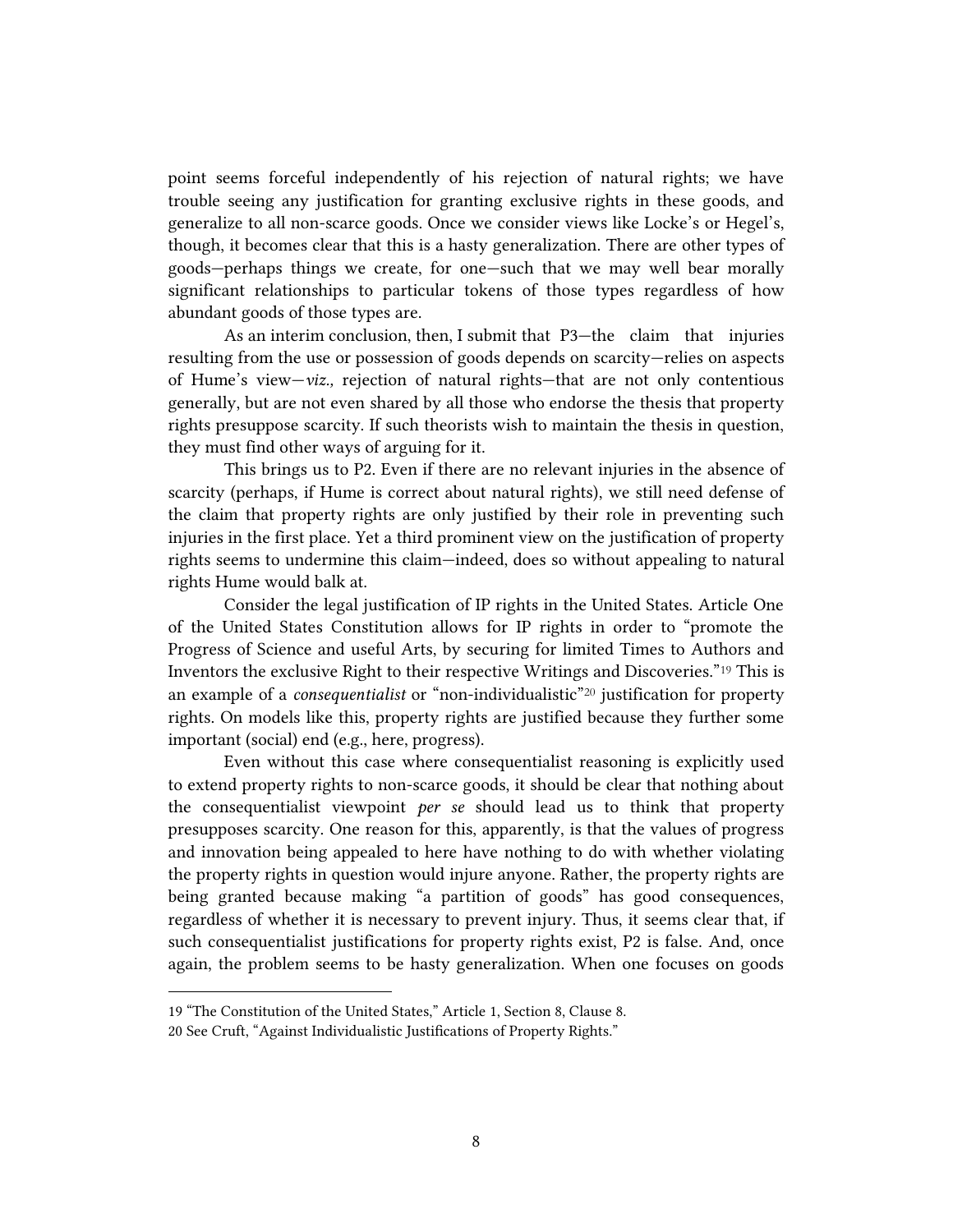like air and water, it is extremely difficult to imagine consequentialist reasons for instituting ownership practices (under normal circumstances). Once we move to other goods—e.g., those IP concerns—such reasons aren't hard to imagine at all.

#### **3. Implications: Theory and Practice**

Each of the theories discussed in the previous section appeals to values for which property rights may well be necessary, irrespective of how abundant goods are. One might think the implication clear: Insofar as one of these views is correct—or at least, insofar as one ought to countenance that possibility—the thesis that property rights presuppose scarcity is either false or, at least, seriously under-motivated. It must be admitted, however, that at the theoretical level, things are not quite so simple. Indeed, nothing said so far demonstrates that the argument presented in §1 is unsound. For one way to respond to the apparent tension between the argument in §1 and the views in §2 is to claim, not that property rights do not presuppose scarcity, but that I have misunderstood the nature of scarcity itself.<sup>21</sup> Here is one example of how this might go: Take the Hegelian view discussed above, according to which property rights help us to respect the value of self-expression. One might argue that in addition to being rendered scarce when my possession of them precludes your *possession* of them*,* goods are rendered scarce when my possession of them undermines their *expressive power* for you. In that case, it might yet turn out that property rights *do* presuppose scarcity; it's just that many more things than we've typically thought turn out to be scarce!

I will not attempt to settle the theoretical issue here. This is not because it is not important, but because, ultimately, it does not affect the matter at hand. What matters here is that, regardless of the *correct* understanding of scarcity, proponents, like Hume, have clearly relied on a conception of scarcity that entails something like "lack of physical abundance." <sup>22</sup> And it is *this* that the values discussed in §2 call into question. To take the obvious example, the "Hegelian" understanding of

<sup>21</sup> Alternatively, you might hold that I've misunderstood the nature of rivalry, or that I've neglected to recognize certain ways of delineating good types. None of this affects the points to come.

<sup>22</sup> An anonymous reviewer offered a helpful distinction between "empirical scarcity"—scarcity that arises from, e.g., a physically limited number of resources—and "normative scarcity" restrictions on access that we impose (perhaps, say, because we recognize the value of selfexpression). With this distinction in mind, one might read my argument as contending that the argument presented in §1 is refuted (or at least its premises severely under-motivated) insofar as the scarcity in question is empirical scarcity. Since it seems to be empirical scarcity that people have had in mind in drawing on Hume's view—e.g., in challenging IP—I take this to be an important result insofar as our concern is the practical upshot of Hume's argument.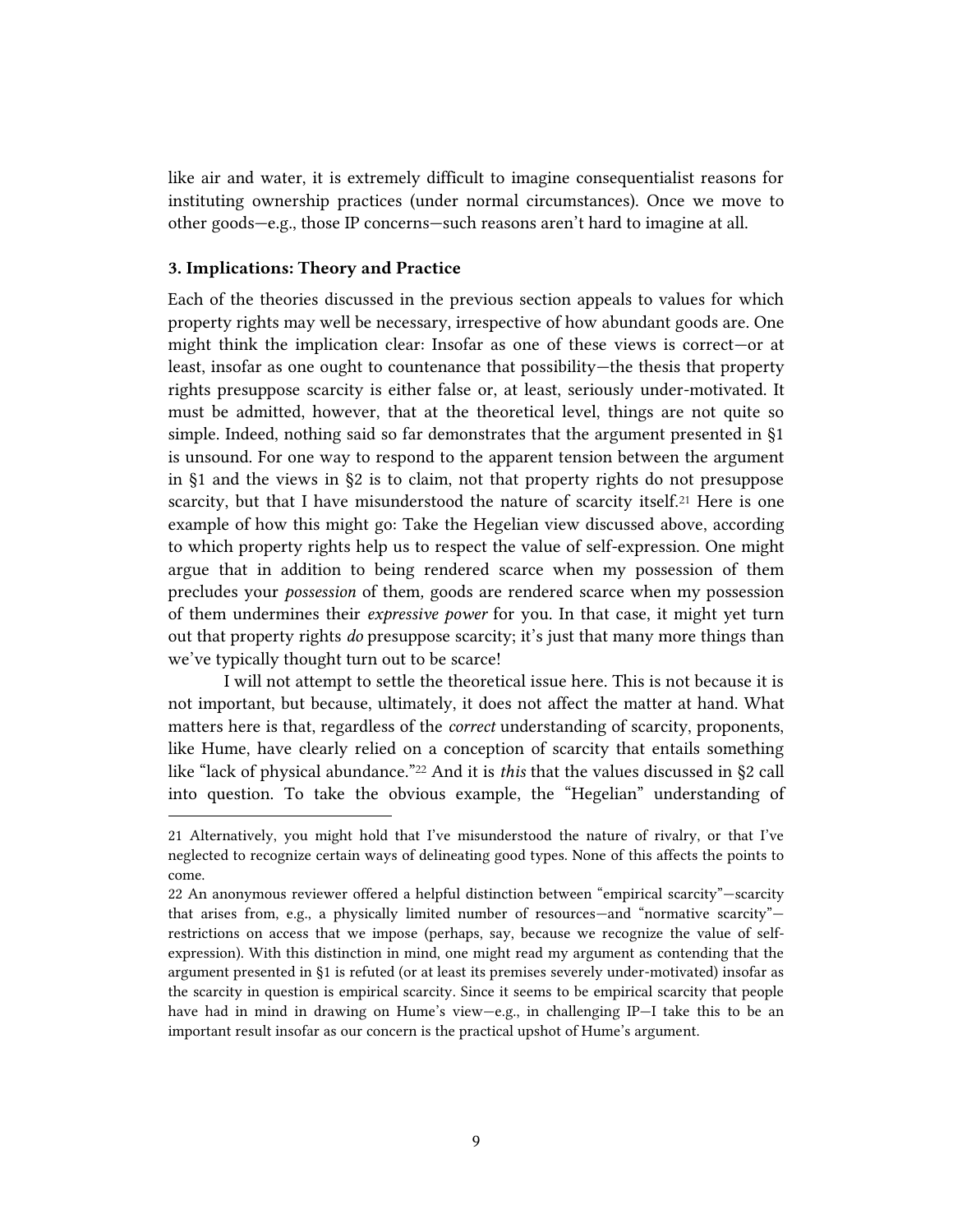scarcity just proposed does nothing to undermine the value of IP since, as already discussed, whether my possession of a good token undermines its expressive power for you may have nothing to do with how abundant that good type is.<sup>23</sup>

Practically speaking, then, it doesn't particularly matter whether we give up the thesis that property rights presuppose scarcity or just rethink what scarcity is. Either way, the conclusion remains: The arguments that have been offered for the thesis that property rights presuppose scarcity fail to motivate the idea that a good's unlimited availability makes it unjust for us to grant persons exclusive rights over it.

#### **4. Emerging Technologies and Non-Scarce Property: Beyond IP**

Thus ends my critique of the thesis that property rights presuppose scarcity. Before concluding, however, I wish to address one further issue. As mentioned earlier, there might be arguments *other* than the one presented in §1 for embracing the thesis that property rights presuppose scarcity (in Hume's sense). In this section, I consider an argument that has been presented as such in order to further highlight the need to distinguish the debate over the thesis that property rights presuppose scarcity from the debate over IP.

What, though, is really wrong with recognizing "new" property rights? After all, since new ideas, artistic creations, and innovations continually enrich us, what is the harm in moving with the times by recognizing new forms of property? The problem is that if property rights are recognized in non-scarce resources, this necessarily means that property rights in tangible resources are correspondingly diminished.<sup>24</sup>

Suppose I have an idea for a new kind of boat, which is made entirely out of wood. You own a large quantity of wood. If I am granted IP over my idea, claims Kinsella, I diminish your property rights in your wood because your authority over that wood is limited; in particular, you cannot use it, without my permission, to construct a boat that is an expression of my idea:

[T]he IP advocate must propose some homesteading rule along the following lines: "A person who comes up with some useful or creative idea which can guide or direct an actor in the use of his own tangible property thereby instantly gains a right to control all

<sup>23</sup> Again, one might instead suggest that when a good has expressive power for me, there are no other goods of the relevant type. It should be clear, though, that this wouldn't affect the point in any substantive way.

<sup>24</sup> Kinsella, Against Intellectual Property, 43.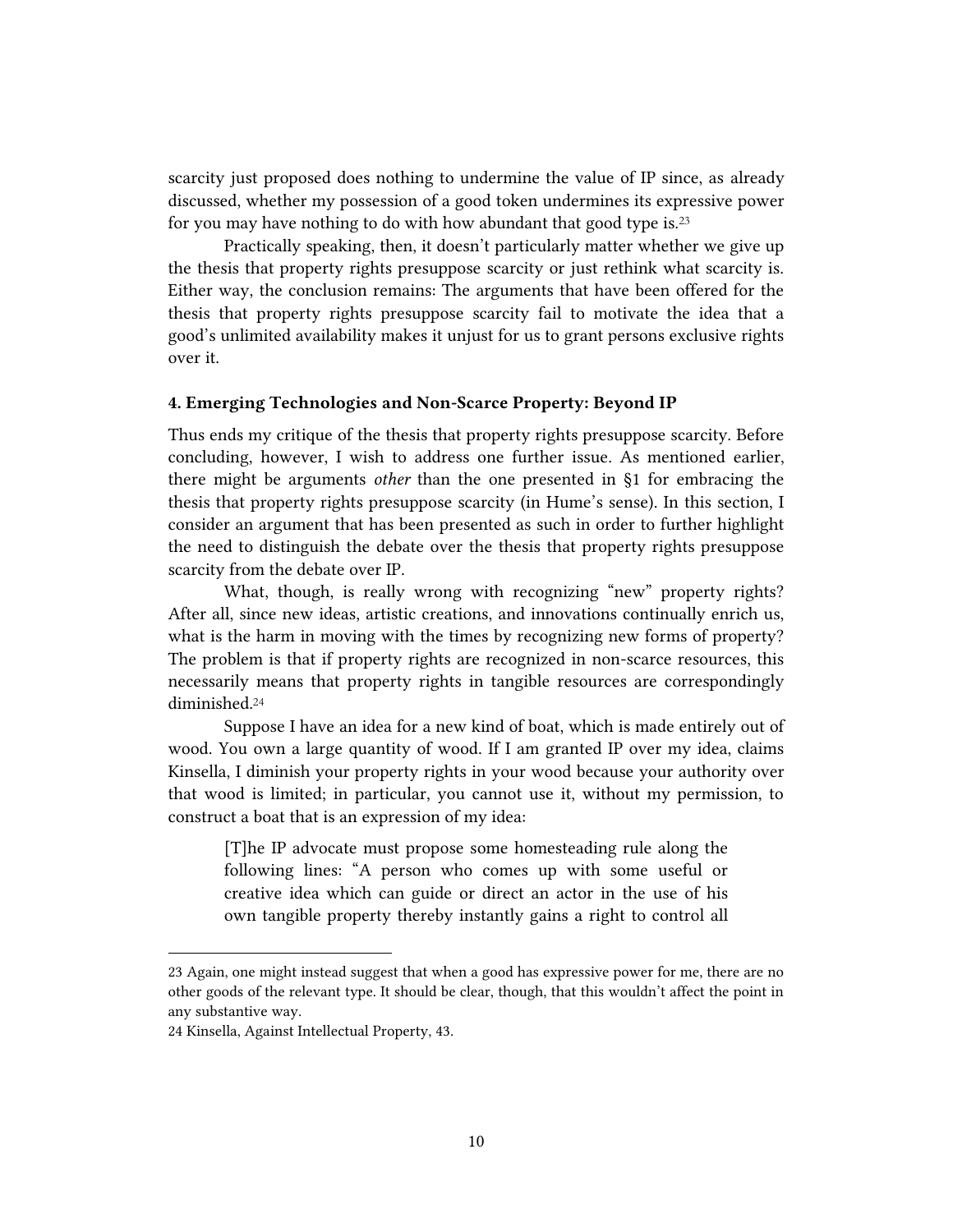other tangible property in the world, with respect to that property's similar use." This new-fangled homesteading technique is so powerful that it gives the creator rights in third parties' already owned tangible property.<sup>25</sup>

For our purposes, the strength of this argument against patents and other IP schemes is largely irrelevant. Indeed, let us grant, for the moment, that such schemes really do grant one objectionable control over others' property. What matters here is that the features of IP that make this the case are not features of non-scarce goods generally speaking. Suppose that I build a machine that can produce hamburgers at zero cost—say, through atomic matter construction, thus not requiring raw materials such as ground beef. This would make hamburgers (at least of the sort made by this machine) non-rivalrous; your having a hamburger would in no way interfere with my having one. Suppose, further, that I were granted sole ownership of the machine and its issue. Here I am with my infinite pile of hamburgers and there you are going about business as usual. It is hard to see how this would in any way diminish your property rights in anything you own.<sup>26</sup> Indeed, claiming that this situation affects your property rights in any way seems like a total non sequitor.

It is an interesting question what feature of IP Kinsella is latching onto here, and thus exactly what class of properties his argument, if successful, would show to be an illegitimate object of property rights. I will not pursue this question here. What matters for our purposes is only that Kinsella's argument, with its clear focus on IP, constitutes further evidence of the frequency and ease with which theorists have conflated the issues of the justification of IP, on the one hand, and the legitimacy of property rights in non-scarce goods, on the other. This conflation is understandable given the aforementioned fact that, until recently, IP was the only instance of property rights being granted in non-scarce goods. But recent and prospective technological advances have changed all that, and it is a change we must be careful to acknowledge. Being careful to differentiate the general issue of property rights and scarcity from the justification of IP is an important first step.

<sup>25</sup> Ibid., 43–44.

<sup>26</sup> In fact, ironically, it may be that what would affect someone's property rights would be the thesis that one cannot own non-scarce goods. Suppose that Ted owns a hamburger shop where he makes hamburgers just like the ones my machine produces. If property rights presuppose scarcity, then, arguably, once I make my machine, Ted would cease to own the hamburgers he produces!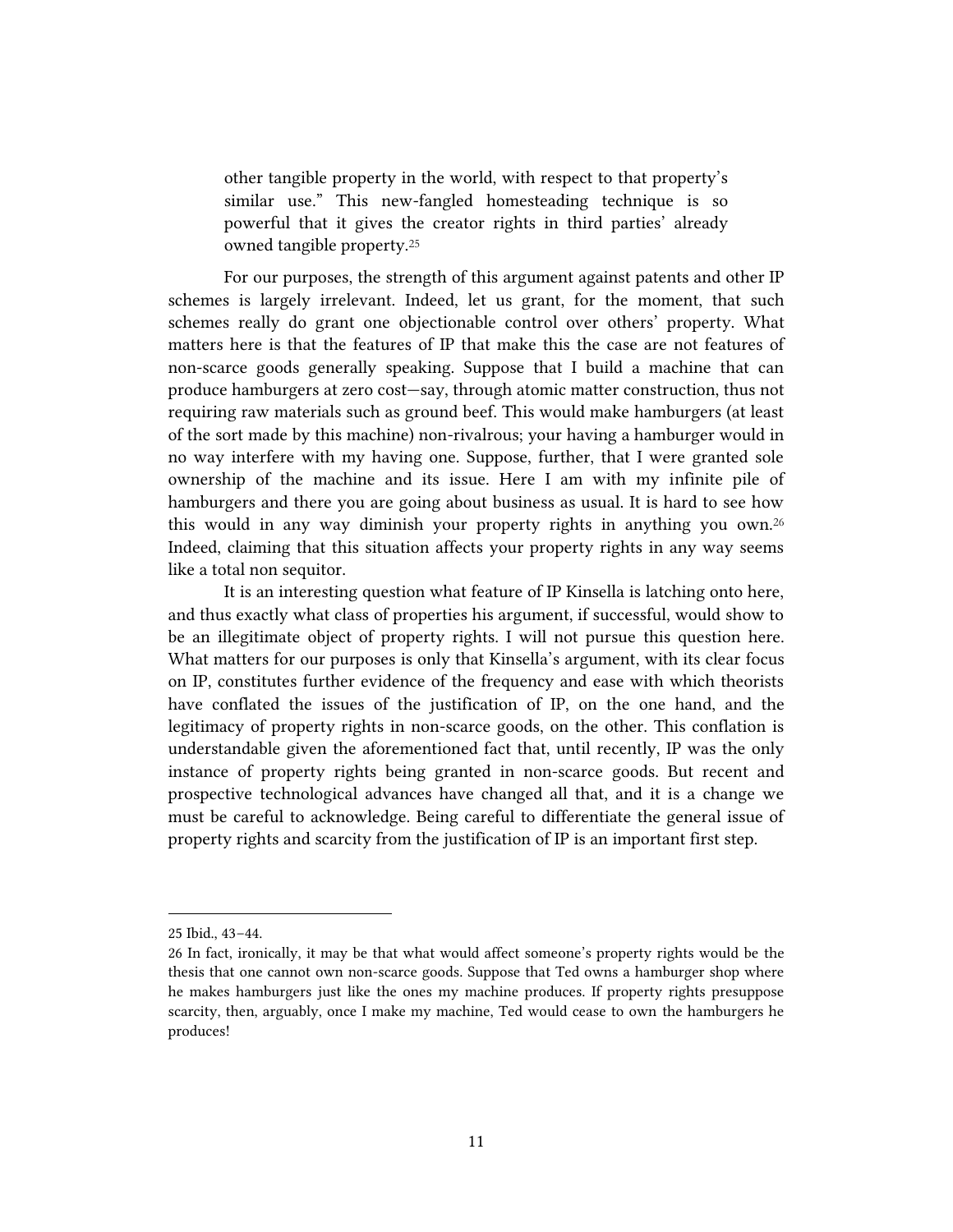# **4. Conclusion**

The primary purpose of this paper has been to argue that, whether or not we ultimately decide to retain some version of the thesis that property rights presuppose scarcity, we have little reason to think that it can be deployed as its proponents have typically thought. Insofar as we recognize values like those discussed in §2, we may well find justification for granting persons exclusive rights in infinitely abundant goods. Given the increasing importance of IP, and the growing likelihood that certain tangible goods will become (nearly) infinitely abundant, recognizing this is important, now more than ever.

## **Acknowledgements**

The bulk of "Do Property Rights Presuppose Scarcity?" was written during my summer as a fellow at the Nanotechnology and Society Research Group at Northeastern University in 2011. Funding for this fellowship came from the National Science Foundation (Grant No. SES-0609078). I am particularly grateful to Ronald Sandler, Co-Principal Investigator for the NSRG, for granting me the opportunity to work alongside him and others as a fellow, and for his input on the paper. Thanks also to: my fellow fellows, John Basl, Matt Kopec, Noah Levin, Patrick Smith and Valentina Urbanek; the organizers and audience members of the annual conference of the Humanities and Technology Association 2012; my friend and colleague, Peter Jaworski; and three anonymous reviewers at the Journal of Business Ethics. I would especially like to thank one of these reviewers, whose extremely detailed feedback helped clarify many aspects of my argument.

# **References**

- Cruft, R. "Against Individualistic Justifications of Property Rights." *Utilitas* 18, no. 2 (2006): 154–72.
- Faraci, D., and P.M. Jaworski. "To Inspect and Make Safe: Morally Responsible Liability in Property Ownership." *Ethical Theory and Moral Practice*, Forthcoming.
- Great Britain, and J.F. Stephen. *Copyright Commission: The Royal Commissions and the Report of the Commissioners*. London: Eyre and Spottiswoode, 1897.

Hegel, G.W.F. *Elements of the Philosophy of Right*. Berlin, 1821.

Honoré, A.M. "Ownership." In *Oxford Essays in Jurisprudence: A Collaborative Work*, edited by A.G. Guest, 107–47. Oxford University Press, 1961.

Hoppe, H. *A Theory of Socialism and Capitalism*. Boston: Kluwer Academic Publishers, 1989.

Hume, D. *A Treatise of Human Nature*, 1739.